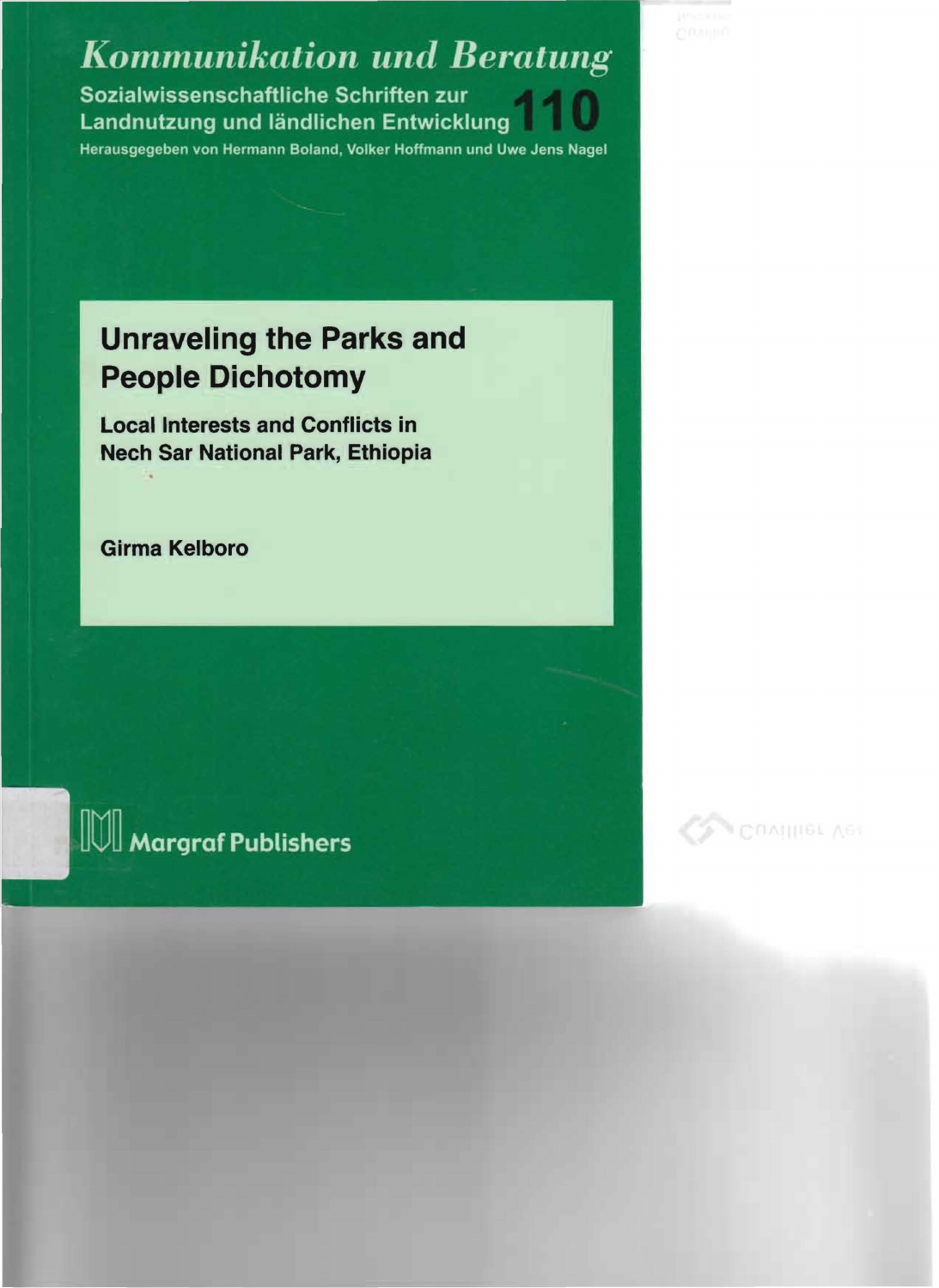*K01n1nunikation und Beratung* 

**Sozialwissenschaftliche Schriften zur landnutzung und ländlichen Entwicklung** 

Herausgegeben von Hermann Boland, Volker Hoffmann und Uwe Jens Nagel

## **Unraveling the Parks and People Dichotomy**

## **Locallnterests and Conflicts in Nech Sar National Park, Ethiopia**

## **Girma Kelboro**

This study was financially supported by the German Academic Exchange Service





Zentrum für Entwicklungsforschung Center for Development Research Unive rsity of Sonn



# m]J~ **MARGRAF PUBLISHERS**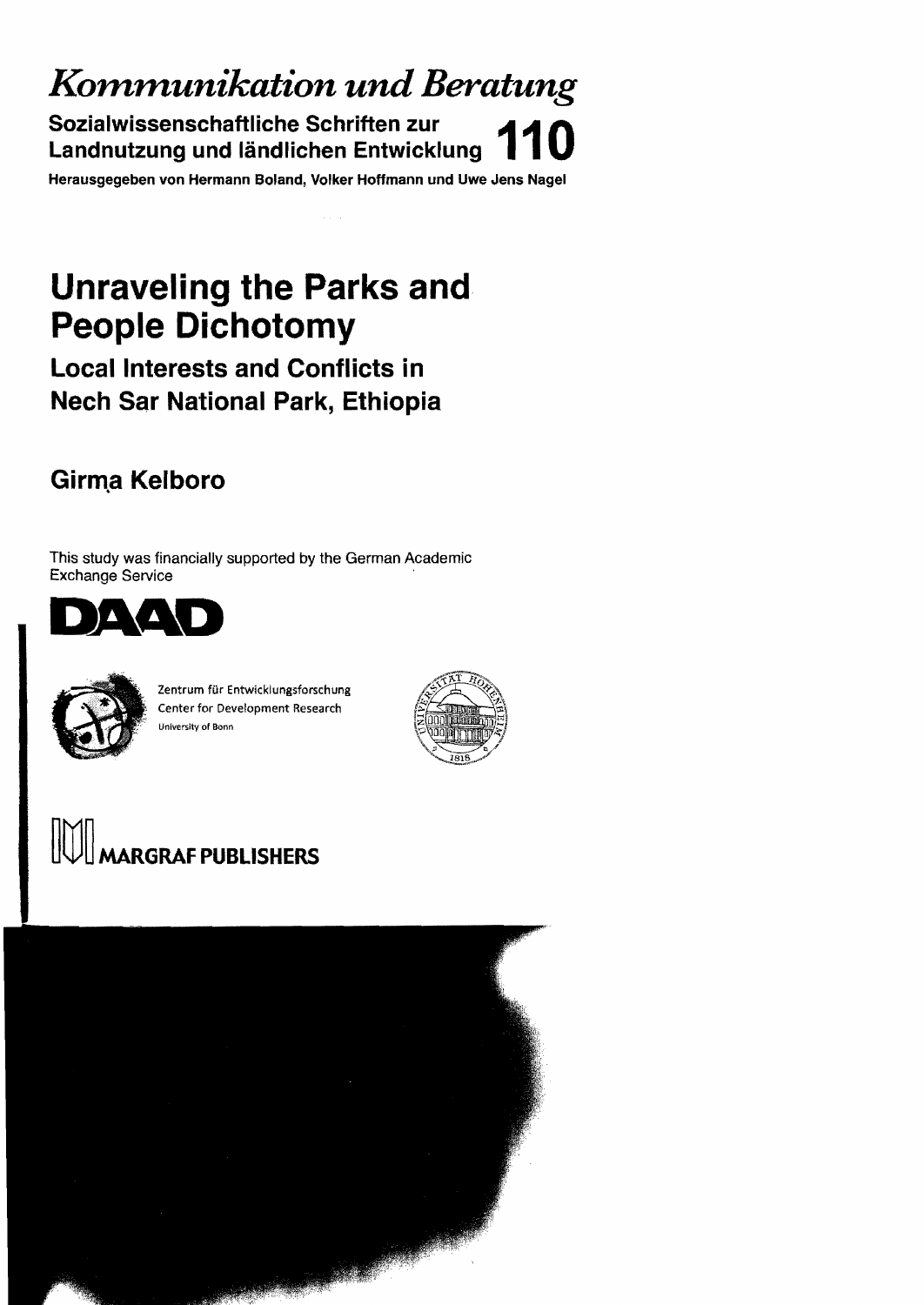### **9. Summaries**

#### **9.1 Summary**

Ethiopia has praetieed the National Park model of eonservation for more than half a eentury. Praetieally, like most countries in Sub-Saharan Afriea, existence of govennnent eonservation polieies and its implementation efforts eould not halt biodiversity degradation in the parks. This research investigated the question why this persists. The Nech Sar NP located in Southern Ethiopia was taken as a case study. The government designated Neeh Sar as a National Park in 1974.

Research questions eonsidered were related to the *de jure* and *de Jacto* ownership of the park and its natural resourees; the different formal and informal resouree use rights and management praetiees; the roles of the different actors; and the eonsequences of the situation on the resources of the park and park-people relations analyzed by using the. Soeial-Eeologieal Systems (SES) framework. Policies, laws, norms, beliefs, and organizations that strive to praetiee them are on the governanee dimension of the SES framework. The aetors analyzed eonsist of Guji pastoralists, Kore smallholder farmers, park authorities, the Oromia Region, the Southern Nations, Nationalities and Peoples Regional State (SNNPRS), and the Ethiopian Wildlife Conservation Authority (EWCA). Components of the resource system considered in the SES framework are grazing pasture, forests, settlement area, farms, lakes (as sources ofwater and fish), and wildlife.

The primary data was collected during May 2010 to March 2011 in three phases with a combination of multiple data collection tools forming the mixed methods approach. The first phase involved key informant interviews, resource mapping, transect walks, focus group discussions, and participant observation. Around 200 people participated at this stage in different occasions. The second phase of the data collection was based on semistructured and structured interviews of 120 stratified randomly selected sampie households of Guji pastoralists in three villages and Kore smallholder farmers of Yero *kebele* (peasant association). To understand higher level discourses and policy processes, 50 office holders and eonservation experts were interviewed at the park headquarters, *kebele, wereda* (equivalent to district), zone, region, and Federal levels in the third phase ofthe data eolleetion.

Biodiversity degradation in the Neeh Sar NP ean be explained with a eombination of faetors. The main problem lies in the governanee eharaeterized by eonfliets between people and park authorities, between groups of people, within park authorities, and within the government.

The majority of the loeal people did not eonsider the park as useful. About 82 percent of all sampled interviewees believed that the park serves only the interest of the government and 88 percent of them stated that they do not obtain any benefit from the park. They argue that the traditional rights to Neeh Sar resourees to seeure livelihoods should not be a eause to define them as illegal users.

This sharply eontrasts with the views among eonservationists including the park authorities. They define the traditional uses as hindranee to aehieve the biodiversity eonservation objeetives. Tbeir prime interest is to eonserve mainly the wildlife by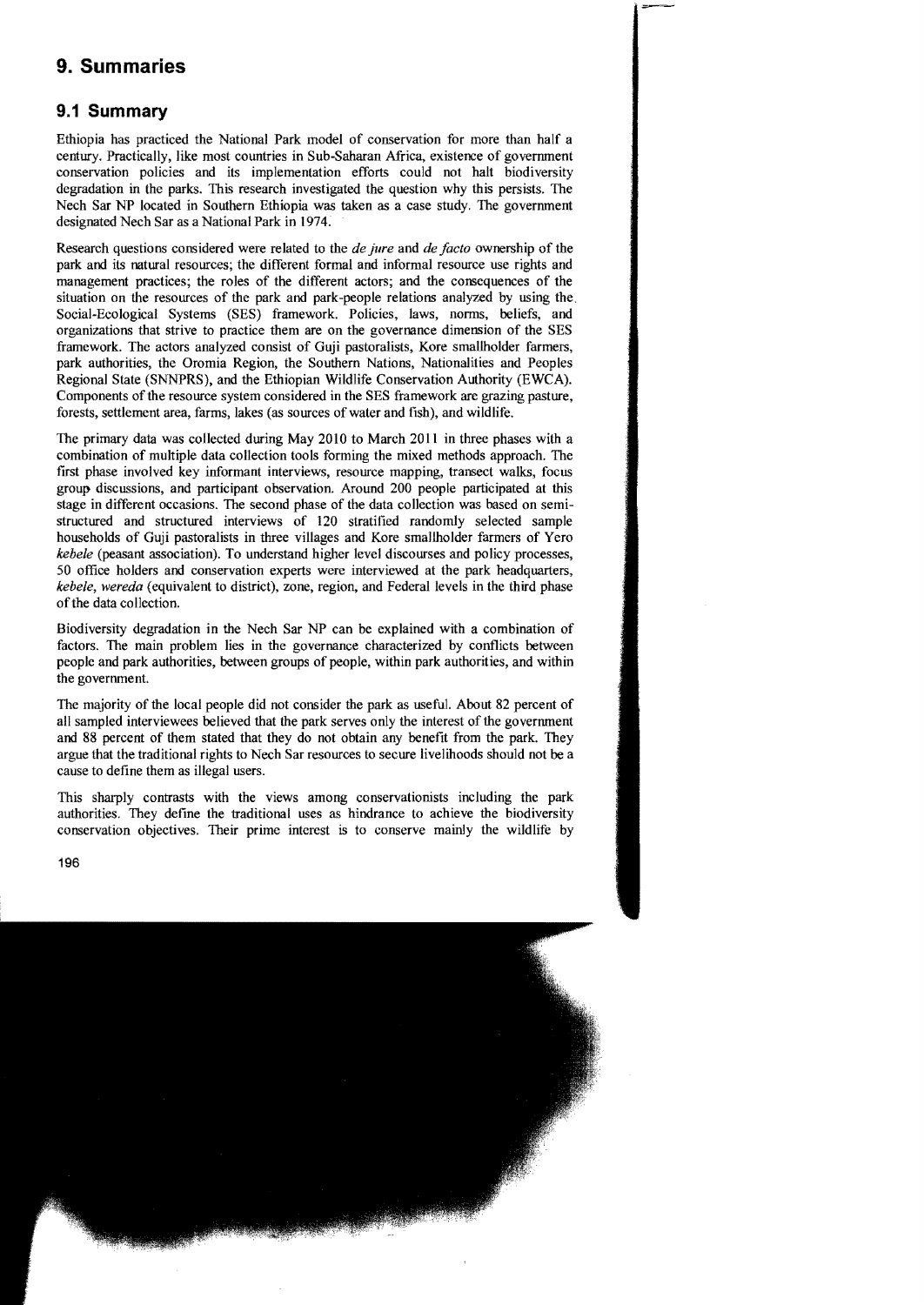prohibiting the direct consumptive uses within the boundaries ofthe park. They follow the policies and standards set by EWCA, which again stem from international guidelines developed by conservation organizations such as the IUCN. Local people do not consent to this since they risk loss of the basis for their livelihoods. The tensions and conflicts emanating from this situation had been part of the park's existence since its designation in 1974.

In both the Guji and Kore, it has been diffieult to manage conflicts traditionally with people who do not belong to the respective groups. The *gada* system, *jaarsa biyyaa*  (Iiterally eider of the country), and *ollaa* institutions remained effective for managing conflicts among the members of the Guji. The institutions of *kate* (the traditional king), *dayna* (a leader of traditional administrative branches, *daynate),* and elders of the Kore are also more effective for managing conflicts among Kore people. Based on their experiences of the ineffectiveness in the respective institutions, the Guii and Kore recently formed a new institution of elders group with delegates represented from both sides. Among the foci of the elders was facilitating collaboration in the use of traditionally irrigated farmlands in the Sermelle River Valley and access to Arba Minch town and its market for the Kore by crossing through the park area where Guji reside. This has both advantages and disadvantages from the perspective of the conservationists. The advantage is that the park rangers who belong ethnically to both groups can freely work among Guji and Kore people. On the other hand, the groups' access to the park increases when they live peacefully.

The failure of the intervention by the African Parks Foundation (APF) during 2005 to 2008, though planned for 25 years with improved financial and human resource capacity, showed that the problem is more than lack of the internal managerial capacity of the park. Within about three years of the park's management by the APF, the personnel of the park doubled and the budget increased by about 15 times as compared to the regular government budget. However, the ambition to make the park an exemplary conservation area for other protected areas in the country failed after only three years of the APF engagement.

To sum up, biodiversity loss and the complexity in the Nech Sar NP governance ean be explained from multiple perspectives. The top-down, conventional conservation approach dominated the resource management efforts with little consideration to the livelihood needs of the people. Park authorities disagreed among the members on how to treat the different groups of people who depend on the park. Administrative interests surpassing conservation objectives by virtue of the park's loeation between two regional states (Oromia and SNNPRS) are another challenge to governing the park. Consequently, there is no single solution to address the problems. Transdisciplinary and long-term research in which studies on the resouree dynamics, lessons learned, and actions interconnected through involvement of stakeholders including the local people, conservationists, researchers, relevant Federal and regional govemment bodies, and NGOs can help in dealing with sueh complexity. The understanding developed in its entirety provides a useful guidanee to policy-makers and practitioners to initiate sustainable projects and programs. Further studies in other protected areas in the country following this model of interdisciplinary approach can provide inputs and feedbacks to the national conservation policies.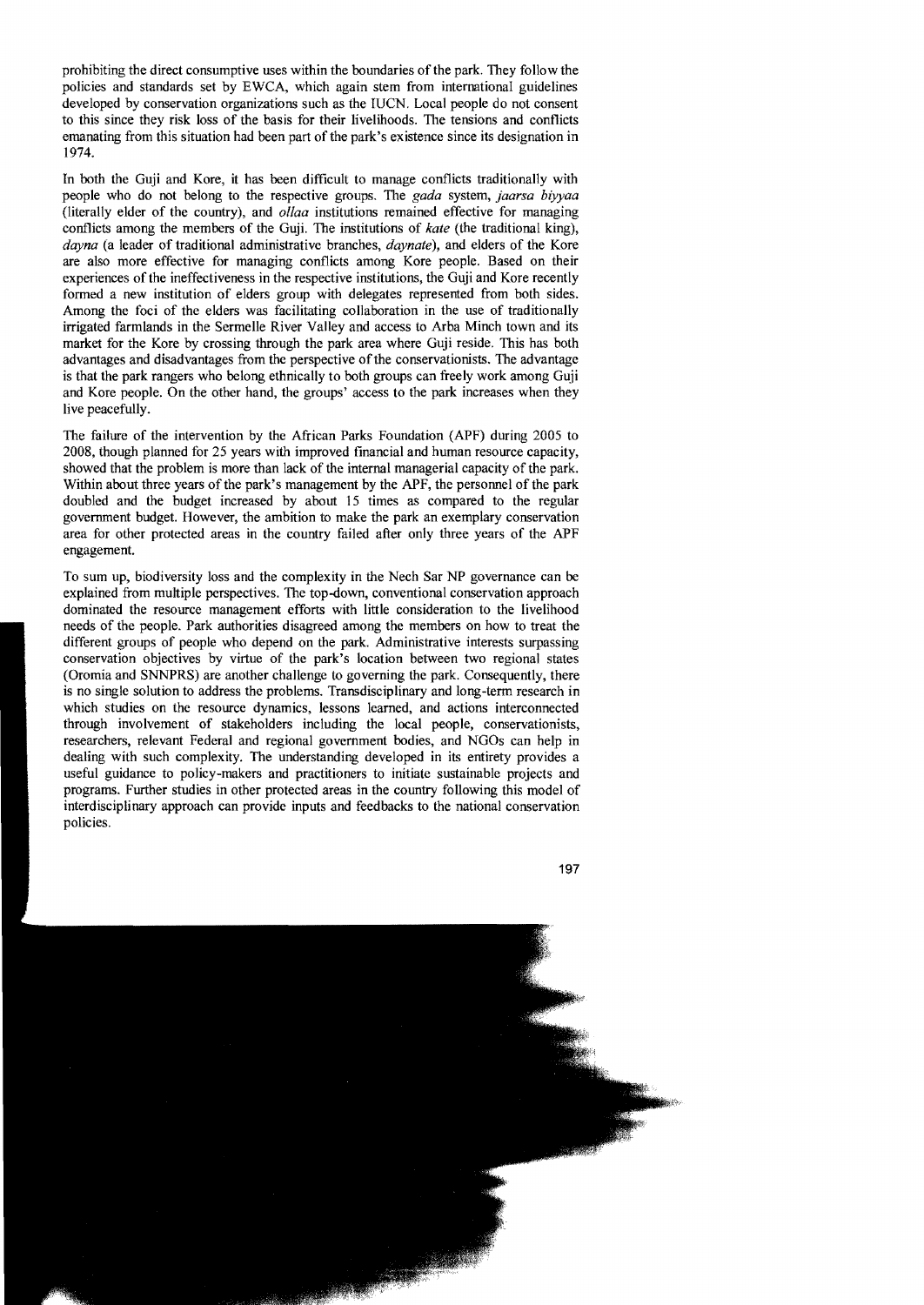#### **9.2 Zusammenfassung**

Äthiopien praktiziert seit über 50 Jahren Naturschutz mit dem Nationalparkmodell. Ähnlich wie in den meisten Ländern Sub-Sahara Afrikas konnten diese Naturschutzmaßnahmen der Regierung den Verlust an Biodiversität jedoch nicht aufhalten. Diese Forschungsarbeit untersucht die Gründe rur das Scheitern dieser Strategien am Beispiel des Nech Sar Parks, der von der Regierung Äthiopiens im Jahr 1974 zum Nationalpark ernannt wurde.

Die Forschungsfragen beziehen sich auf den *de jure* und *de fakta* Landbesitz des Parks sowie seine natürlichen Ressourcen; die unterschiedlichen formellen und informellen Ressourcennutzungsrechte; die Rolle der unterschiedlichen involvierten Akteure; und die Auswirkungen auf die Ressourcen des Parks. Die Beziehung zwischen Park und Parkbewohnern wird im Rahmen des Social-Ecological System (SES) untersucht. Zum SES-Regierungsarm gehören Strategien, Gesetze, Normen, Überzeugungen und Organisationen, die sich um deren Umsetzung bemühen. Die in dieser Arbeit untersuchten Akteure sind Guji Viehhüter, Kore Kleinbauern, lokale Behörden, die Region Oromia, die Southern Nations Nationalities and Peoples Region (SNNPRS) und die Ethiopian Wildlife Conservation Authority (EWCA). Die untersuchten ökologischen Komponenten des SES sind Weideland, Waldflächen, Siedlungsräume, Bauernhöfe, Flüsse (Quellen von Wasser und Fisch), Flora und Fauna.

Der Hauptdatensatz wurde zwischen Mai 2010 und März 2011 mit einem Methodenrnix in drei Phasen erhoben; Die erste Erhebungsphase, an der sich rund 200 Personen beteiligten, umfasste Befragungen von Informanten, Kartierungen von Ressourcen, Transekt, Gruppendiskussionen und teilnehmende Beobachtungen. In der Erhebungsphase und teilstrukturierte Befragungen an einer geschichteten Zufallsauswahl von 120 Haushalten von Guji Viehhütern in drei Dörfern sowie Kore Kleinbauern der Yero *kebele* Gemeinschaft durchgeführt. Um auch die Gesetzgebungsverfahren und Diskurse zu untersuchen, wurden in der dritten Erhebungsphase zusätzlich 50 Amtsträger und Naturschutzexperten der Parkverwaltungen, der *kebe/e* und *wereda* (vergleichbar mit Bezirken), sowie der unterschiedlichen Zonen-, Regionen- und föderalen Ebenen befragt.

Der Verlust an Biodiversität im Nech Sar Nationalpark ist durch die Kombination verschiedener Faktoren zu erklären. Das Hauptproblern liegt in der Art wie das Gebiet verwaltet und gemanagt wird. Die ,governance' des Parks ist durch Konflikte zwischen Bewohnern und der Parkverwaltungsbehörde sowie zwischen Gruppen von Bewohnern, aber auch durch Konflikte innerhalb der ParkverwaItungsbehörde und innerhalb der Regierung gekennzeichnet.

Die Mehrheit der Befragten bewertete den Park als ,nicht-nützlich'. Etwa 82% der Befragten glaubten, dass der Park lediglich den Interessen der Regierung diene und 88% von ihnen gaben an, dass ihnen der Park keinerlei Vorteile biete. Sie argumentierten, dass ihre traditionellen Rechte, den Park für ihren Lebensunterhalt zu nutzen, mit den Naturschutzbestimmungen in Konflikt stehen. Sie berurchten daher, dass ihr Recht, den Nech Sar als Lebensgrundlage zu nutzen, iIlegalisiert wird.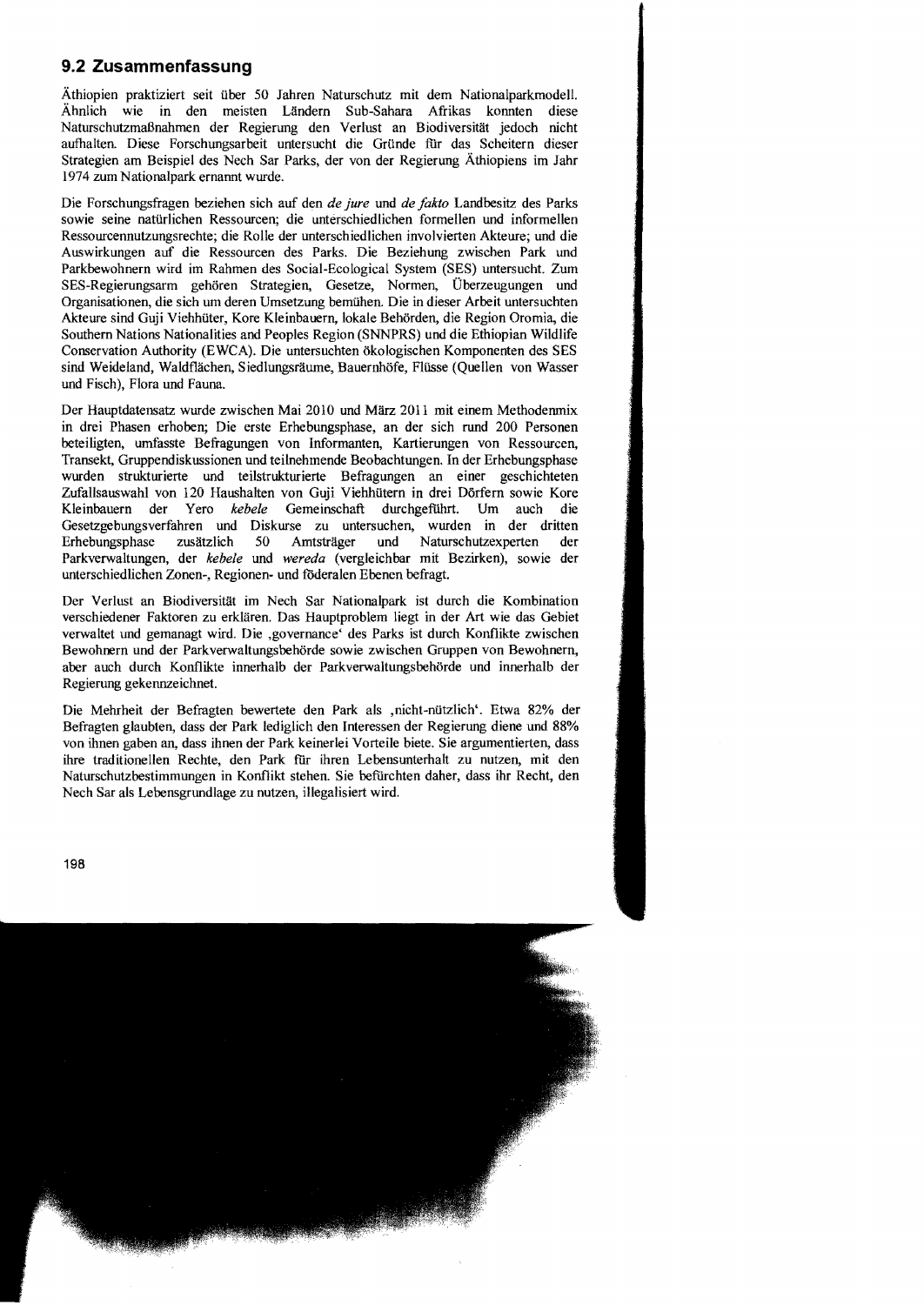Dem gegenüber stehen die Ansichten der Umweltschützer und der Parkverwaltung, die in der traditionellen Parknutzung eine Beeinträchtigung ihrer Maßnahmen zum Biodiversitätserhalt sehen. Sie wollen vor allem die Flora und Fauna im Park erhalten indem sie die direkte Nutzung der Parkressourcen innerhalb der Parkgrenzen verbieten. Somit verfolgen sie Richtlinien und Standards der EWCA, welche wiederum auf internationalen Richtlinien von Naturschutzorganisationen wie der IUCN basieren. Die Bewohner des Parks sind gegen diese Richtlinien, da sie um ihre Lebensgrundlage fürchten. Diese Konflikte zwischen den Bewohnern und der Verwaltung existieren seit der Gründung des Nationalparks.

Die Konfliktbewältigung mit den Guji und Kore gestaltete sich schwierig, da sie traditionell nur Konfliktbewältigungsmechanismen für die eigene Gruppe haben. Die Institutionen der Konfliktlösung der Guji sind das gada-System, die *jaarsa biyyaa*  (wörtlich übersetzt Ältesten des Landes) und *ollaa.* Zu den Institutionen der Kore zur Vermittlung bei Konflikten innerhalb der Gruppe zählen der *kate* (der traditionelle König), der *dayna* (ein Oberhaupt der traditionellen Verwaltungsgebiete, *daynate)* und die Ältesten der Kore. Aufgrund ihrer Erfahrungen mit der Ineffektivität der eigenen Institutionen, bildeten Guji und Kore vor kurzem eine neue Institution mit Delegierten von beiden Seiten. Eine der wichtigsten Anliegen der Ältesten war es, die Zusammenarbeit angesichts der Nutzung des traditionell bewässerten Ackerlands im Sermelle River Valley zu stärken und den Kore den Zugang zur Stadt Arba Minch und seinem Markt zu ermöglichen. Der Weg dorthin führt durch einen Teil des Parks, in dem die Guji leben. Aus Sicht der Naturschützer ergehen sich aus dieser Kooperation beider Gruppen Vor-und Nachteile. Ein Vorteil ist, dass die Parkwächter, die ethnisch zu heiden Gruppen gehören, sowohl mit den Guji als auch mit den Kore zusammen arbeiten können. Ein Nachteil ist, dass der Nationalpark für beide Gruppen leichter zugänglich ist, wenn sie friedlich mit einander leben.

Das Scheitern der ,African Parks Foundation' (APF), die nach einer 25 -jährigen Planungsphase letztendlich zwischen 2005 und 2008 eingriff und fUr mehr finanzielle und personelle Ressourcen sorgte, zeigte, dass das Problem weiter greift als mangelnde interne Mangementkapazitäten im Park. Während des dreijährigen Parkmanagements durch die AFP wurde die Anzahl an Park-Mitarbeitern verdoppelt und das Budget stieg verglichen mit jenem der regulären Regierung um das 15-fache an. Das ambitionierte Vorhaben, den Park zu einem Exempel für andere Naturschutzgebiete zu machen, scheiterte bereits drei Jahre nach dem Eingreifen der APF.

Zusammenfassend lassen sich der Verlust an Biodiversität und die Komplexität der Art und Weise wie der Nationalpark verwaltet und gemanagt wird (,governance'), aus unterschiedlichen Perspektiven erklären. Beim konventionellem Naturschutz dominierte der top-down Ansatz die Bemühungen um das Ressourcenmanagement – und dies ohne die Lebensgrundlagen der lokalen Bevölkerung zu beachten. Die Mitarbeiter der Parkbehörde waren sich uneinig, wie mit jenen Menschen umgegangen werden sollte, die vom Nationalpark abhängig sind. Darüber hinaus stellen Interessen, die über den Naturschutz hinaus gehen, eine weitere Herausforderung für die Verwaltung des Parks dar. Dies ergibt sich vor allem daraus, dass der Park zwischen zwei Bundesstaaten (Oromia und SNNPRS) liegt. Eine einfache Lösung für die Probleme gibt es also nicht. Eine erfolgreiche Methode, die Komplexität der Probleme zu verstehen ist die